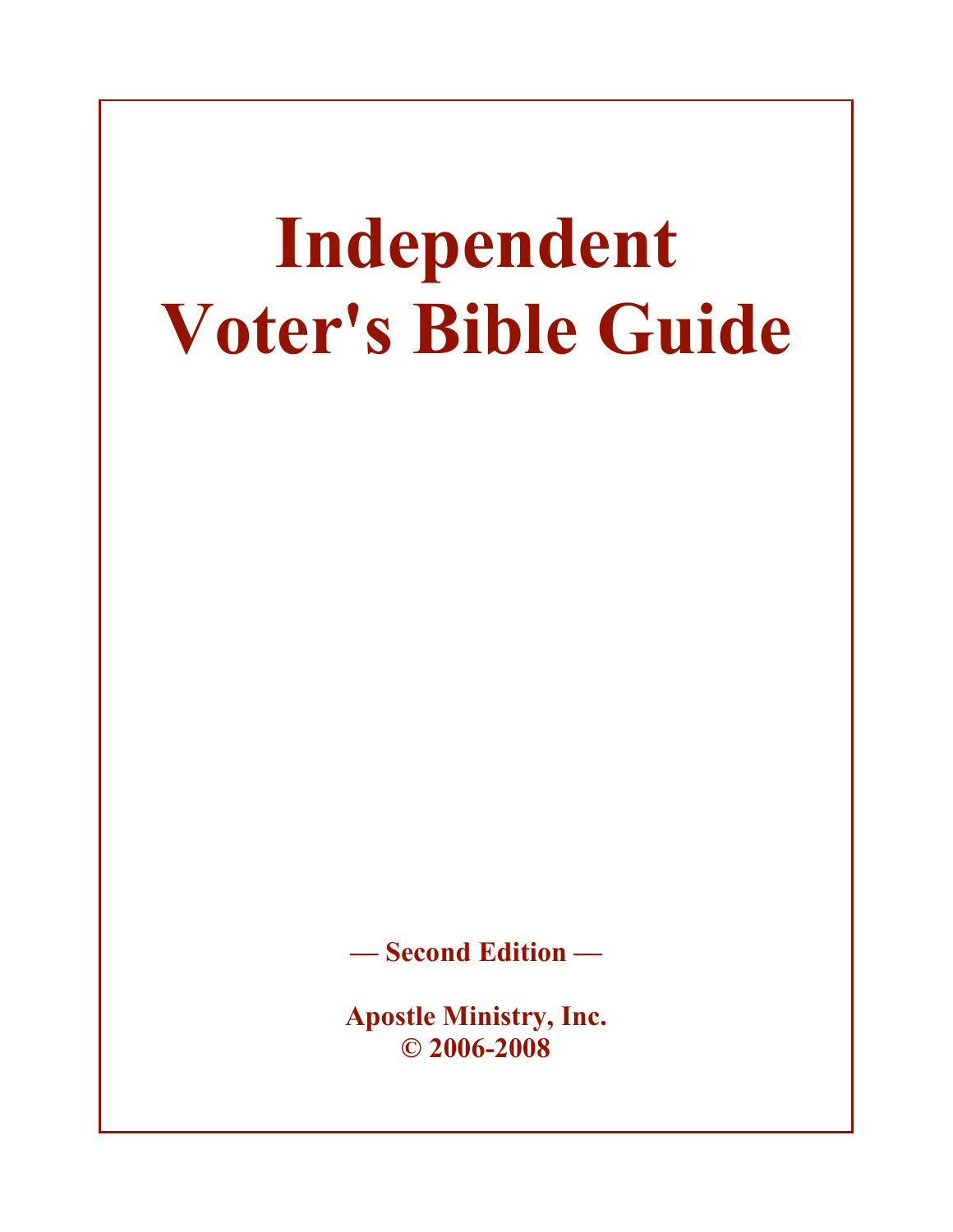## **The Christian Has A Duty To Vote**

| <b>Duty</b>                                       | <b>How The Bible Speaks To Voting Duty</b>                                                                                                                                                                                                                                                                                                                                                                                            |
|---------------------------------------------------|---------------------------------------------------------------------------------------------------------------------------------------------------------------------------------------------------------------------------------------------------------------------------------------------------------------------------------------------------------------------------------------------------------------------------------------|
| <b>Christians Have A</b><br><b>Duty To Vote</b>   | "But seek first the kingdom of God and HIS righteousness "<br>Matthew 6:33 (NKJV)                                                                                                                                                                                                                                                                                                                                                     |
|                                                   | "But if anyone loves God, this one is known by HIM."<br>1 Corinthians 8:3 (NKJV)                                                                                                                                                                                                                                                                                                                                                      |
|                                                   | For a detailed discussion of politics from God's viewpoint, visit<br>http://www.edwardtheapostle.org/chapter20/Chapter20.html                                                                                                                                                                                                                                                                                                         |
| <b>Vote God's Morals</b><br>$-$ So That $-$       | "For this reason the gospel was preached  that they [you] might<br>be judged according to men in the flesh, but live [your life]<br>according to God in the spirit." 1 Peter 4:6 (NKJV)                                                                                                                                                                                                                                               |
| His Begotten Son,<br><b>Jesus, Votes For You!</b> | "For if we sin willfully after we have received the knowledge of the<br>truth, there no longer remains a sacrifice for sins, but a certain<br>fearful expectation of judgment, and fiery indignation which will<br>devour the adversaries." Hebrews 10:26-27 (NKJV)                                                                                                                                                                   |
|                                                   | "Awake to righteousness, and do not sin; for some do not have the<br>knowledge of God. I speak this to your shame."<br>1 Corinthians 15:34 (NKJV)                                                                                                                                                                                                                                                                                     |
|                                                   | "Not everyone who says to me, 'Lord, Lord,' shall enter the<br>kingdom of heaven, but he who does the will of my FATHER in<br>heaven. Many will say to me in that day, 'Lord, Lord, have we not<br>prophesied in your name, cast out demons in your name, and done<br>many wonders in your name?' And then I will declare to them, 'I<br>never knew you; depart from me, you who practice lawlessness!' "<br>Matthew $7:21-23$ (NKJV) |
|                                                   | Jesus said: "But why do you call me 'Lord, Lord,' and do not do the<br>things which I say?" Luke 6:46 (NKJV)                                                                                                                                                                                                                                                                                                                          |
|                                                   | For a further discussion of who Jesus rejects and why he does, visit<br>http://www.edwardtheapostle.org/chapter21/Chapter21.html                                                                                                                                                                                                                                                                                                      |
| <b>U.S. Founded As A</b>                          | "Blessed is the nation whose God is the LORD " Psalm 33:12                                                                                                                                                                                                                                                                                                                                                                            |
| <b>Christian Nation</b>                           | "If My people who are called by My name will humble themselves,<br>and pray and seek MY face, and turn from their wicked ways, then I<br>will hear from heaven, and will forgive their sin and heal their<br>land." 2 Chronicles 7:14 (NKJV)                                                                                                                                                                                          |
|                                                   | For a study of how the U.S. was founded as a Christian Nation and<br>why our faith as a nation in God still matters, visit this link online<br>http://www.edwardtheapostle.org/chapter20/Chapter2018.html                                                                                                                                                                                                                             |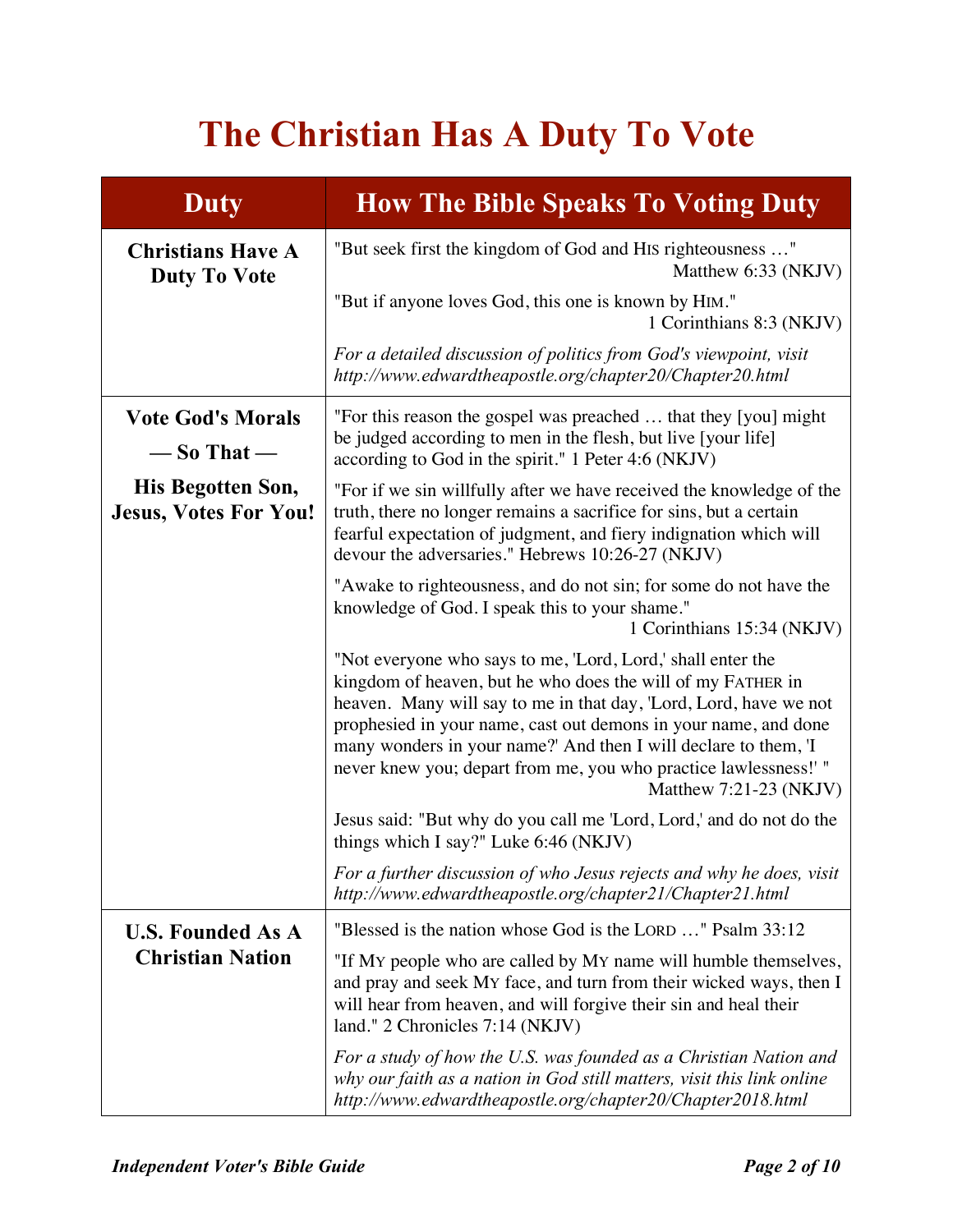## **21st Century Christian Moral Issues**

| #            | <b>Issue</b>                                 | <b>How The Bible Speaks To The Issue</b>                                                                                                                                                                                                                                                                                                                                                              |
|--------------|----------------------------------------------|-------------------------------------------------------------------------------------------------------------------------------------------------------------------------------------------------------------------------------------------------------------------------------------------------------------------------------------------------------------------------------------------------------|
| $\mathbf{1}$ | Lawlessness,<br><b>Obedience &amp; Deeds</b> | "The fear of the LORD is the beginning of wisdom; A good<br>understanding have all those who do HIS commandments. HIS<br>praise endures forever." Psalms 111:10 (NKJV)                                                                                                                                                                                                                                |
|              |                                              | "Do you not know that to whom you present yourselves slaves to<br>obey, you are that one's slaves whom you obey, whether of sin<br>leading to death, or of obedience leading to righteousness?"<br>Romans 6:16 (NKJV)                                                                                                                                                                                 |
|              |                                              | "For this is the love of God, that we keep HIS commandments.<br>And HIS commandments are not burdensome."<br>1 John 5:3 (NKJV)                                                                                                                                                                                                                                                                        |
|              |                                              | And to the  church  write, These things says the Son of<br>God, who has eyes like a flame of fire, and his feet like fine<br>brass: I know your works, love, service, faith, and your patience;<br>and as for your works, the last are more than the first.<br>Nevertheless I have a few things against you  "<br>Revelation 2:18-20 (NKJV)                                                           |
|              |                                              | "Blessed are those who do HIS commandments, that they may<br>have the right to the tree of life, and may enter through the gates<br>into the city." Revelation 22:14 (NKJV)                                                                                                                                                                                                                           |
|              |                                              | <b>Explanation Of Voting Guide Disparities</b>                                                                                                                                                                                                                                                                                                                                                        |
|              |                                              | The great disparity between Christian voter guides is explained<br>by the above verses. Jesus votes for those who were obedient<br>and votes against those who practiced lawlessness.                                                                                                                                                                                                                 |
|              |                                              | Christians are expected to do good deeds such as helping the<br>poor, etc. However, deeds cannot be at the expense of ignoring<br>God's morals or failing to obey HIS commandments. Or, failing<br>to line up to HIS righteousness standards. Some voter guides<br>give priority to social policies at the expense of God's morals.<br>Yet it is our obedience to God's morals that matters the most. |
|              |                                              | Ergo, Jesus votes against those people who ignored God's<br>morals even if they may have supported many good social<br>programs and may have done "wonders" in his name!                                                                                                                                                                                                                              |
|              |                                              | For a thorough understanding of the Christian mythology that<br>exists in the $21^{st}$ Century, visit http://www.bookofedward.org.                                                                                                                                                                                                                                                                   |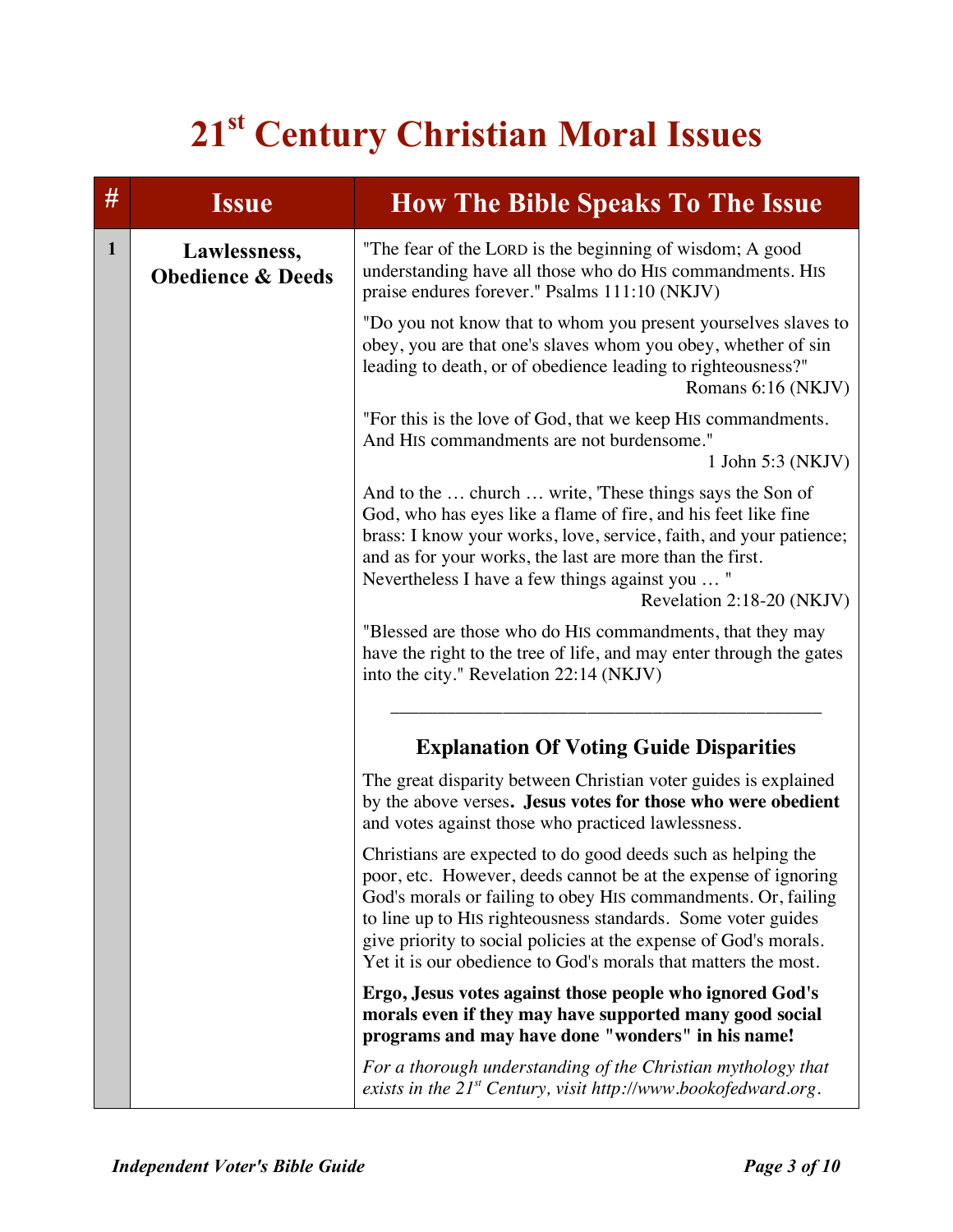| $\overline{2}$          | – Salvation —<br><b>Born Again</b>            | "Since you have purified your souls in obeying the truth through<br>the Spirit in sincere love of the brethren, love one another<br>fervently with a pure heart, having been born again, not of<br>corruptible seed but incorruptible, through the word of God<br>which lives and abides forever." 1 Peter 1:22-23 (NKJV)                                                                                                                                            |
|-------------------------|-----------------------------------------------|----------------------------------------------------------------------------------------------------------------------------------------------------------------------------------------------------------------------------------------------------------------------------------------------------------------------------------------------------------------------------------------------------------------------------------------------------------------------|
|                         |                                               | Contrary to the myth to mouth Jesus as your Lord, the Bible<br>teaches you are born again through the word of God, which<br>should live and abide within you forever. For further study on<br>the issue of salvation and who the Bible says goes to heaven, go<br>to http://www.edwardtheapostle.org/chapter12/Chapter12.html<br>& http://www.edwardtheapostle.org/chapter21/Chapter21.html.                                                                         |
| 3                       | <b>Morality</b>                               | "But seek first the kingdom of God and His righteousness "<br>Matthew 6:33 (NKJV)                                                                                                                                                                                                                                                                                                                                                                                    |
|                         |                                               | "For this is the love of God, that we keep HIS commandments.<br>And HIS commandments are not burdensome."<br>1 John 5:3 (NKJV)                                                                                                                                                                                                                                                                                                                                       |
|                         |                                               | "Now the works of the flesh are evident, which are: adultery,<br>fornication, uncleanness, licentiousness, idolatry, sorcery,<br>hatred, contentions, jealousies, outbursts of wrath, selfish<br>ambitions, dissentions, heresies, envy, murders, drunkenness,<br>revelries, and the like; of which I tell you beforehand, just as I<br>told you in time past, that those who practice such things will not<br>inherit the kingdom of God." Galatians 5:19-21 (NKJV) |
|                         |                                               | For additional study, including a list of sixty-nine (69) moral<br>issues from God's perspective in the Bible, visit this link<br>http://www.edwardtheapostle.org/chapter20/Chapter2023.html                                                                                                                                                                                                                                                                         |
| $\overline{\mathbf{4}}$ | <b>Embryonic Stem</b><br><b>Cell Research</b> | "The LORD hatesHands that shed innocent blood "<br>Proverbs $6:16-19$ (NKJV)                                                                                                                                                                                                                                                                                                                                                                                         |
|                         |                                               | "But God gives it [us] a body as HE pleases, and to each seed its<br>own body." 1 Corinthians 15:38 (NKJV)                                                                                                                                                                                                                                                                                                                                                           |
|                         |                                               | For additional study on stem cell research, visit this link online<br>http://www.edwardtheapostle.org/chapter18/Chapter1853.html                                                                                                                                                                                                                                                                                                                                     |
| 5                       | <b>Human Cloning</b>                          | "Thus says the LORD, your Redeemer, who formed you in the<br>womb: I  made all things." Isaiah 44:24 (NRSV)                                                                                                                                                                                                                                                                                                                                                          |
| 6                       | Euthanasia                                    | "I call heaven and earth as witnesses today against you, that I<br>have set before you life and death, blessing and cursing;<br>therefore choose life, that both you and your descendants may<br>live; that you may love the LORD your God, that you may obey<br>HIS voice, and that you may cling to HIM, for HE is your life<br>and the length of your days " Deut. 30:19-20 (NKJV)                                                                                |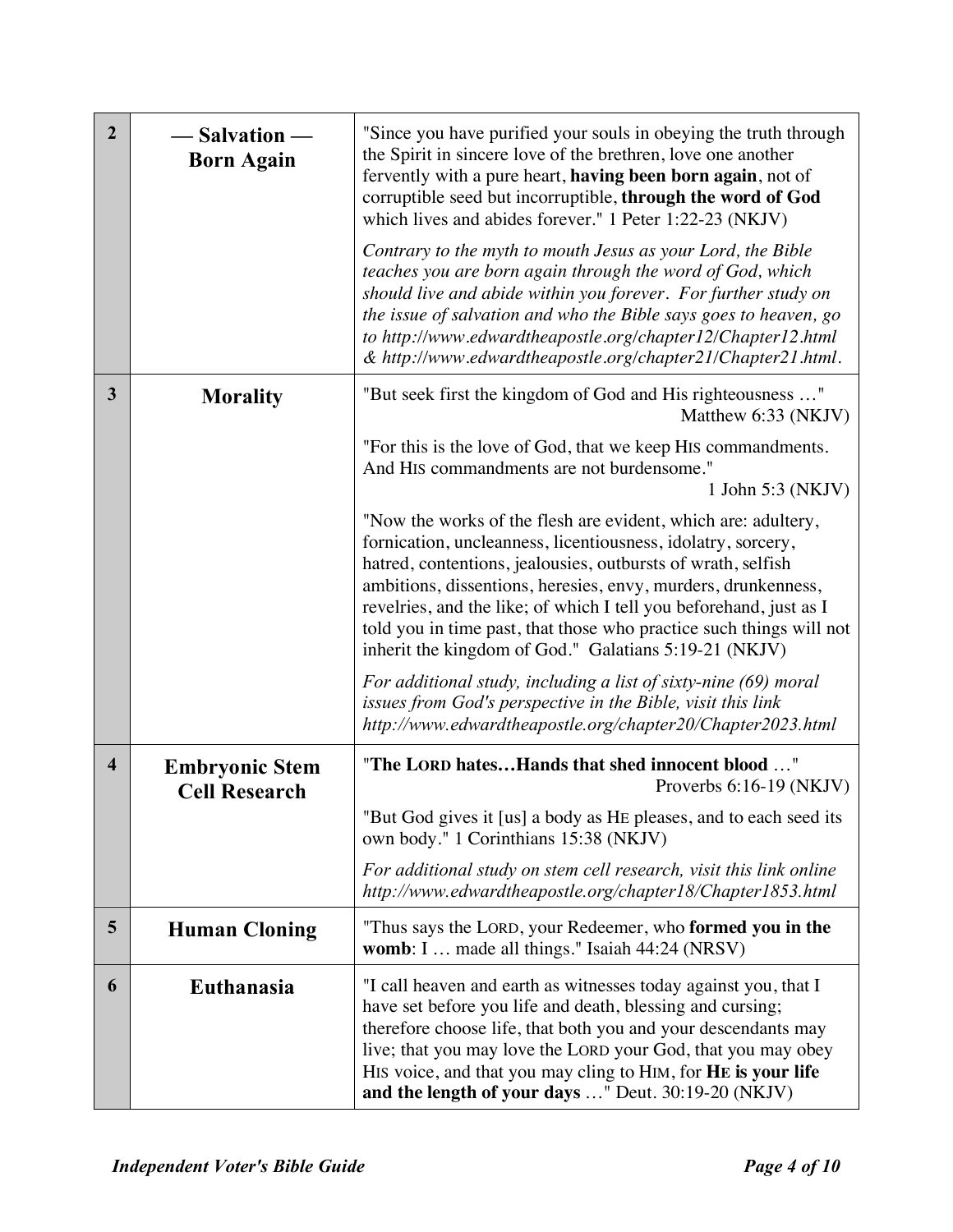| $\overline{7}$ | <b>Abortion</b>  | "These six things the LORD hates, Yes, seven are an<br>abomination to HIM: A proud look, A lying tongue, <b>Hands that</b><br>shed innocent blood, A heart that devises wicked plans, Feet<br>that are swift in running to evil, A false witness who speaks lies,<br>And one who sows discord among brethren."<br>Proverbs $6:16-19$ (NKJV)                                                                                                         |
|----------------|------------------|-----------------------------------------------------------------------------------------------------------------------------------------------------------------------------------------------------------------------------------------------------------------------------------------------------------------------------------------------------------------------------------------------------------------------------------------------------|
|                |                  | "Do you not know that your body is the temple of the Holy<br>Spirit who is in you, whom you have from God, and you are not<br>your own? For you were bought at a price; therefore glorify<br>God in your body and in your spirit, which are God's."<br>1 Corinthians 6:19-20 (NKJV)                                                                                                                                                                 |
|                |                  | "If men fight, and hurt a woman with child, so that she gives<br>birth prematurely, yet no harm follows, he shall surely be<br>punished accordingly as the woman's husband imposes on him;<br>and he shall pay as the judges determine. But if any harm<br>follows, then you shall give life for life, eye for eye, tooth for<br>tooth, hand for hand, foot for foot, burn for burn, wound for<br>wound, stripe for stripe." Exodus 21:22-25 (NKJV) |
|                |                  | For additional study, including a detailed exegesis on Exodus 21<br>and whether the baby is of lesser value than the mother as some<br>bibles suggest by incorrectly using the word miscarriage, visit<br>this link online http://www.edwardtheapostle.org/chapter18/<br>Chapter1868.html                                                                                                                                                           |
| 8              | <b>Free Will</b> | "Let whoever is doing evil, continue to do evil. Let whoever is<br>unclean continue to be unclean. Let whoever is doing right<br>continue to do right. Let whoever is holy, continue to be holy."<br>Revelation 22:11 (NCV)                                                                                                                                                                                                                         |
|                |                  | For additional study on why God respects our free will, visit<br>http://www.edwardtheapostle.org/chapter21/Chapter21.html                                                                                                                                                                                                                                                                                                                           |
| 9              | <b>Divorce</b>   | "I hate divorce," says the LORD God!" Malachi 2:16 (NIV)                                                                                                                                                                                                                                                                                                                                                                                            |
|                |                  | "Now to the married I command, yet not I but the Lord: A wife<br>is not to depart from her husband. But even if she does depart,<br>let her remain unmarried or be reconciled to her husband. And a<br>husband is not to divorce his wife."                                                                                                                                                                                                         |
|                |                  | 1 Corinthians 7:10-11 (NKJV)                                                                                                                                                                                                                                                                                                                                                                                                                        |
|                |                  | "And I say to you, whoever divorces his wife, except for sexual<br>immorality, and marries another, commits adultery; and whoever<br>marries her who is divorced commits adultery."<br>Matthew 19:9 (NKJV)                                                                                                                                                                                                                                          |
|                |                  | For additional study on divorce, visit this link online<br>http://www.edwardtheapostle.org/chapter20/Chapter2027.html                                                                                                                                                                                                                                                                                                                               |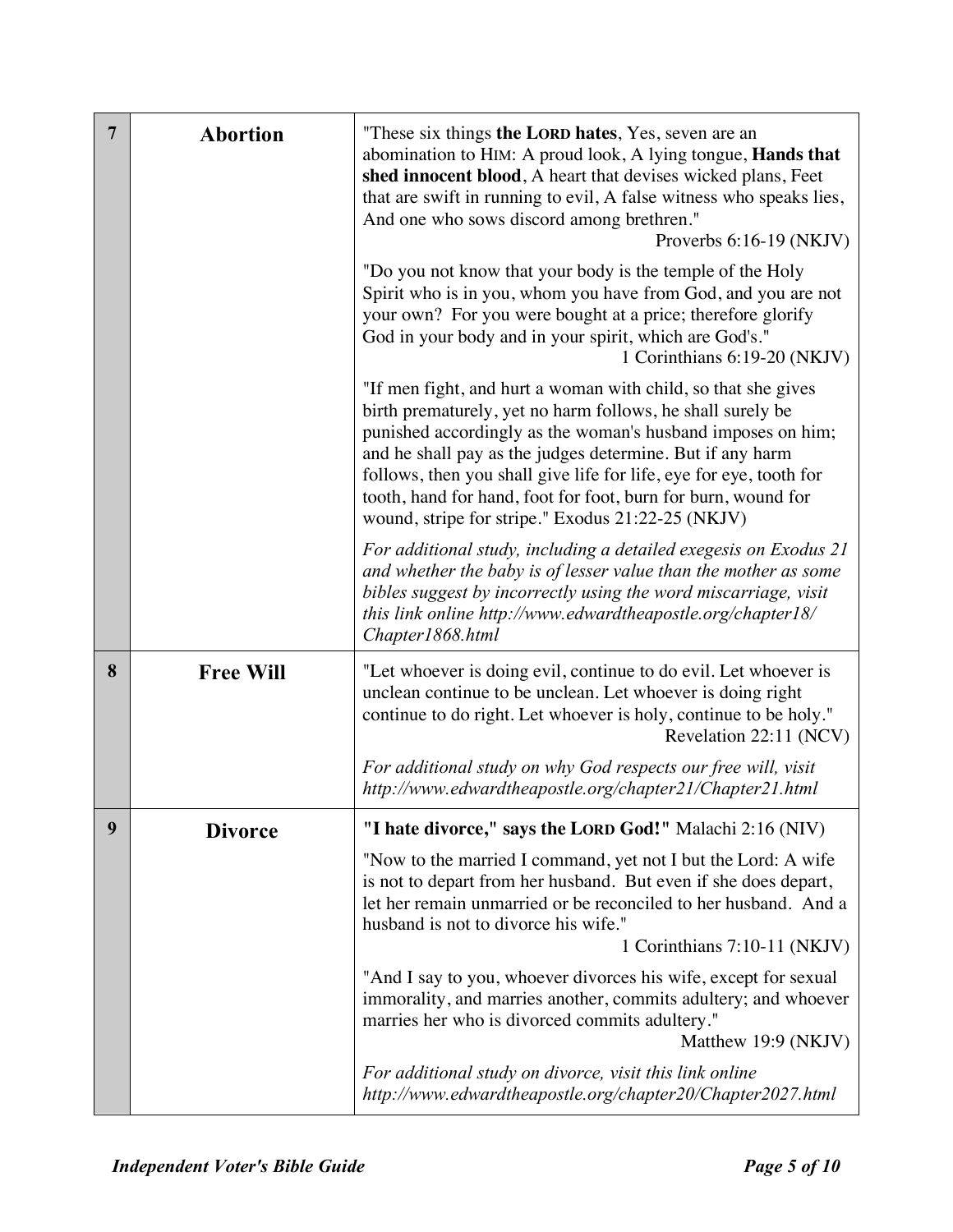| 10 | <b>Terrorism</b>             | "These six things the LORD hates, Yes, seven are an<br>abomination to HIM: A proud look, A lying tongue, Hands that<br>shed innocent blood, A heart that devises wicked plans, Feet<br>that are swift in running to evil, A false witness who speaks lies,<br>And one who sows discord among brethren."<br>Proverbs $6:16-19$ (NKJV)                                                                  |
|----|------------------------------|-------------------------------------------------------------------------------------------------------------------------------------------------------------------------------------------------------------------------------------------------------------------------------------------------------------------------------------------------------------------------------------------------------|
|    |                              | "Do not be afraid of sudden terror, Nor of trouble from the<br>wicked when it comes;" Proverbs 3:25 (NKJV)                                                                                                                                                                                                                                                                                            |
|    |                              | "I am the LORD your God  'But if you do not obey ME, and do<br>not observe all these commandments, and if you despise MY<br>statutes, or if your soul abhors My judgments, so that you do not<br>perform all My commandments, but break My covenant, I also<br>will do this to you: I will even appoint terror over you"<br>Leviticus $26:13-17$ (NKJV)                                               |
|    |                              | "For rulers are not a terror to good works, but to evil. Do you<br>want to be unafraid of the authority? Do what is good, and you<br>will have praise from the same. For he is God's minister to you<br>for good. But if you do evil, be afraid; for he does not bear the<br>sword in vain; for he is God's minister, an avenger to execute<br>wrath on him who practices evil." Romans 13:3-4 (NKJV) |
|    |                              | "Yes, the time is coming that whoever kills you will think that he<br>offers God service. And these things they will do to you because<br>they have not known the Father nor me." John 16:2-3 (NKJV)                                                                                                                                                                                                  |
|    |                              | For additional study on the issue of terror, visit this link online<br>http://www.edwardtheapostle.org/chapter20/Chapter2051.html                                                                                                                                                                                                                                                                     |
| 11 | War                          | "When you go to war in your land against the enemy who<br>oppresses you, then you shall sound an alarm with the trumpets,<br>and you will be remembered before the LORD your God, and you<br>will be saved from your enemies." Numbers 10:9 (NKJV)                                                                                                                                                    |
|    |                              | "Joshua made war a long time with all those kings."<br>Joshua 11:18 (NKJV)                                                                                                                                                                                                                                                                                                                            |
|    |                              | [There is] "A time to love, And a time to hate; A time of war,<br>And a time of peace." Ecclesiastes 3:8 (NKJV)                                                                                                                                                                                                                                                                                       |
|    |                              | "The time is coming that whoever kills you will think that he<br>offers God service." John 16:2 (NKJV)                                                                                                                                                                                                                                                                                                |
| 12 | Capital<br><b>Punishment</b> | "Whoever sheds the blood of man, by man shall his blood be<br>shed." Genesis 9:6 (NIV)                                                                                                                                                                                                                                                                                                                |
|    |                              | "But if you do wrong, be afraid  He is God's  agent of wrath<br>to bring punishment on the wrongdoer." Romans 13:4 (NIV)                                                                                                                                                                                                                                                                              |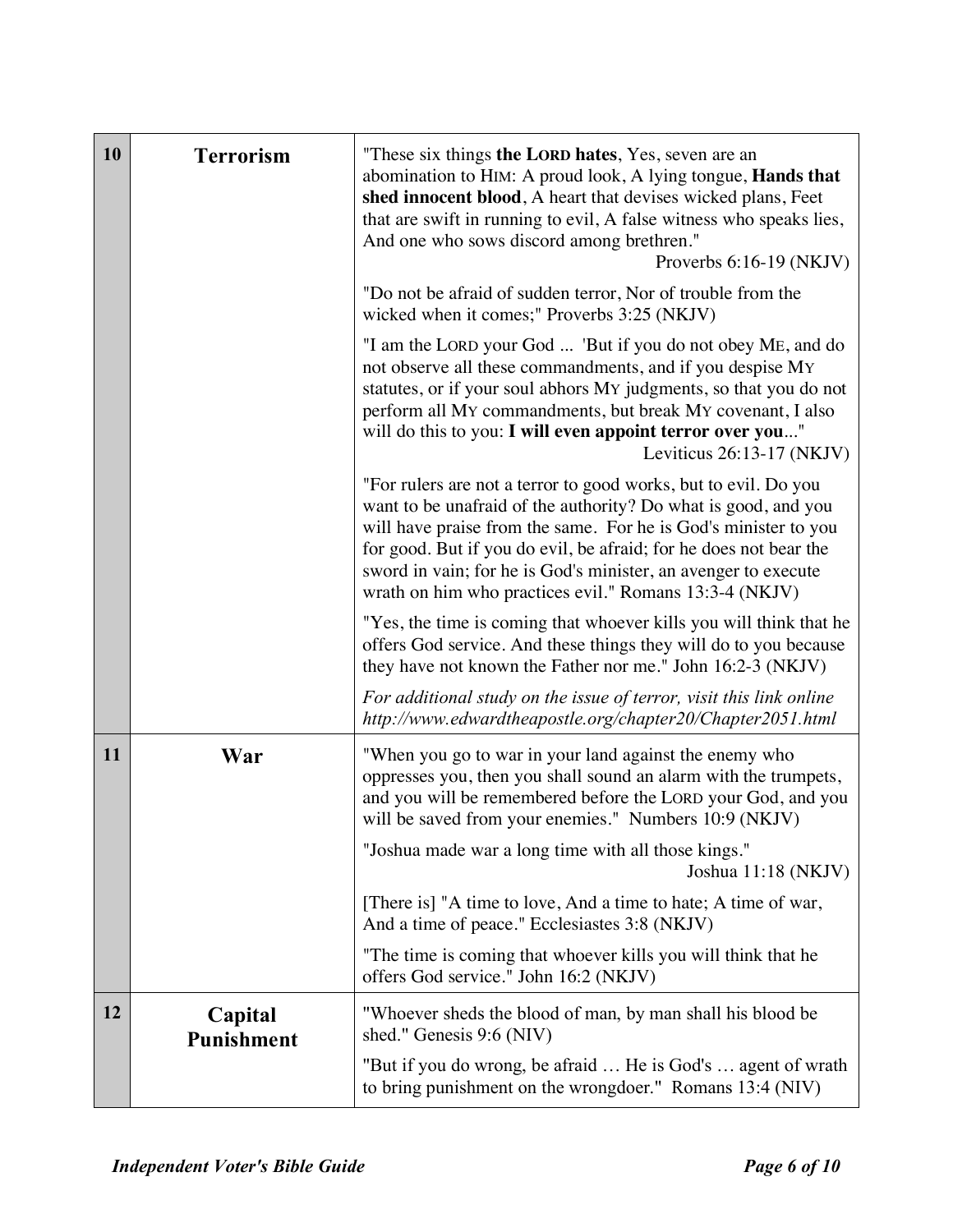| 13 | <b>Homosexuality</b>          | "Likewise also the men, leaving the natural use of the woman,<br>burned in their lust for one another, men with men committing<br>what is shameful and receiving in themselves the penalty of their<br>error which was due. And even as they did not like to retain<br>God in their knowledge, God gave them over to a debased mind,<br>to do those things which are not fitting; being filled with all<br>unrighteousness, sexual immorality, wickedness, covetousness,<br>maliciousness; full of envy, murder, strife, deceit, evil-<br>mindedness; they are whisperers, backbiters, haters of God,<br>violent, proud, boasters, inventors of evil things, disobedient to<br>parents, undiscerning, untrustworthy, unloving, unforgiving,<br>unmerciful; who, knowing the righteous judgment of God, that<br>those who practice such things are worthy of death, not only do<br>the same but also approve of those who practice them."<br>Romans 1:27-32 (NKJV)<br>"You shall not lie with a male as with a woman. It is an |
|----|-------------------------------|-------------------------------------------------------------------------------------------------------------------------------------------------------------------------------------------------------------------------------------------------------------------------------------------------------------------------------------------------------------------------------------------------------------------------------------------------------------------------------------------------------------------------------------------------------------------------------------------------------------------------------------------------------------------------------------------------------------------------------------------------------------------------------------------------------------------------------------------------------------------------------------------------------------------------------------------------------------------------------------------------------------------------------|
|    |                               | abomination [to God]." Leviticus 18:22 (NKJV)<br>"If a man lies with a male as he lies with a woman, both of them<br>have committed an abomination [before God]. They shall surely<br>be put to death. Their blood shall be upon them."<br>Leviticus 20:13 (NKJV)<br>For additional study on homosexuality, visit this link online                                                                                                                                                                                                                                                                                                                                                                                                                                                                                                                                                                                                                                                                                            |
| 14 | Homosexual<br><b>Marriage</b> | http://www.edwardtheapostle.org/chapter19/Chapter19101.html<br>"So God created man in His own image; in the image of God He<br>created him; male and female He created them. Then God<br>blessed them, and God said to be fruitful and multiply "<br>Genesis $1:27-28$ (NKJV)<br>"Nevertheless let each one of you in particular so love his own                                                                                                                                                                                                                                                                                                                                                                                                                                                                                                                                                                                                                                                                              |
|    |                               | wife as himself, and let the wife see that she respects her<br>husband." Ephesians 5:33 (NKJV)<br>"For man is not from woman, but woman from man. Nor was<br>man created for the woman, but woman for the man."<br>1 Corinthians 11:8-9 (NKJV)                                                                                                                                                                                                                                                                                                                                                                                                                                                                                                                                                                                                                                                                                                                                                                                |
|    |                               | For additional study on marriage and love, visit this link online<br>http://www.edwardtheapostle.org/chapter19/Chapter1998.html                                                                                                                                                                                                                                                                                                                                                                                                                                                                                                                                                                                                                                                                                                                                                                                                                                                                                               |
| 15 | Lesbianism                    | "For this reason God gave them up to vile passions. For even<br>their women exchanged the natural use for what is against<br>nature." Romans 1:26 (NKJV)                                                                                                                                                                                                                                                                                                                                                                                                                                                                                                                                                                                                                                                                                                                                                                                                                                                                      |
|    |                               | For additional study on lesbianism, visit this link online<br>http://www.edwardtheapostle.org/chapter19/Chapter19101.html                                                                                                                                                                                                                                                                                                                                                                                                                                                                                                                                                                                                                                                                                                                                                                                                                                                                                                     |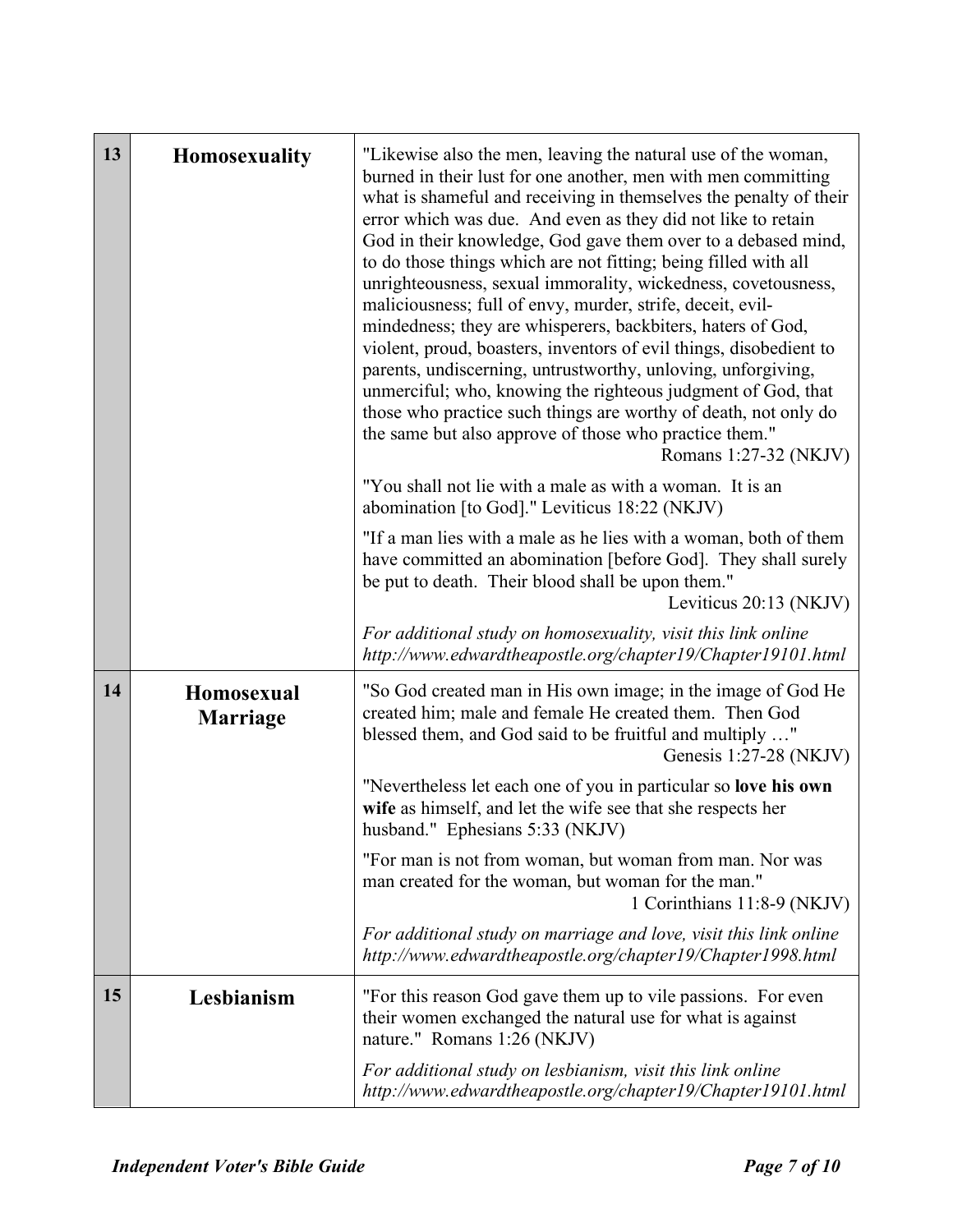| 16 | <b>Nakedness</b>                   | "None of you shall approach anyone who is near of kin to him,<br>to uncover his [or her] nakedness: I am the LORD."<br>Leviticus 18:6 (NKJV)                                                                                                                                                      |
|----|------------------------------------|---------------------------------------------------------------------------------------------------------------------------------------------------------------------------------------------------------------------------------------------------------------------------------------------------|
|    |                                    | For additional study on the issue of nakedness, visit this link<br>http://www.edwardtheapostle.org/chapter19/Chapter1932.html                                                                                                                                                                     |
| 17 | <b>Sexual</b><br><b>Immorality</b> | "But outside [of Heaven] are [the] sexually immoral [people]"<br>Revelation 22:15 (NKJV)                                                                                                                                                                                                          |
|    |                                    | For additional study, visit this link online<br>http://www.edwardtheapostle.org/chapter19/Chapter19139.html                                                                                                                                                                                       |
| 18 | <b>Married Sex</b>                 | "Marriage is honorable among all, and the bed undefiled; but<br>fornicators and adulterers God will judge." Heb. 13:4 (NKJV)                                                                                                                                                                      |
|    |                                    | For additional study, visit this link online<br>http://www.edwardtheapostle.org/chapter19/Chapter19128.html                                                                                                                                                                                       |
| 19 | <b>Education</b>                   | "Fathersbring them up in the training and instruction of the<br>LORD." Ephesians 6:4 (NIV)                                                                                                                                                                                                        |
|    |                                    | "Train up a child in the way he should go, And when he is old he<br>will not depart from it." Proverbs 22:6 (NKJV)                                                                                                                                                                                |
|    |                                    | "See to it that no one takes you captive through hollow and<br>deceptive philosophy, which depends on human tradition and the<br>basic principles of this world rather than on Christ."<br>Colossians 2:8 (NIV)                                                                                   |
| 20 | <b>School Prayer</b>               | "But we will give ourselves continually to prayer and to the<br>ministry of the word." Acts 6:4 (NKJV)                                                                                                                                                                                            |
|    |                                    | "Rejoice always, pray without ceasing, in everything give<br>thanks; for this is the will of God in Christ Jesus for you. Do not<br>quench the Spirit. Do not despise prophecies. Test all things;<br>hold fast what is good. Abstain from every form of evil."<br>1 Thessalonians 5:16-22 (NKJV) |
|    |                                    | For additional study, visit this link online<br>http://www.edwardtheapostle.org/chapter20/Chapter2031.html                                                                                                                                                                                        |
| 21 | <b>Choices</b><br>Choose Good -    | "Do not envy the oppressor, And choose none of his ways; For<br>the perverse person is an abomination to the LORD, But HIS<br>secret counsel is with the upright." Proverbs 3:31-32 (NKJV)                                                                                                        |
|    |                                    | "Curds and honey he [Jesus] shall eat, that he may know to<br>refuse the evil and choose the good." Isaiah 7:15 (NKJV)                                                                                                                                                                            |
|    |                                    | For further study on how to make righteous choices, go to<br>http://www.edwardtheapostle.org/chapter7/Chapter7.html                                                                                                                                                                               |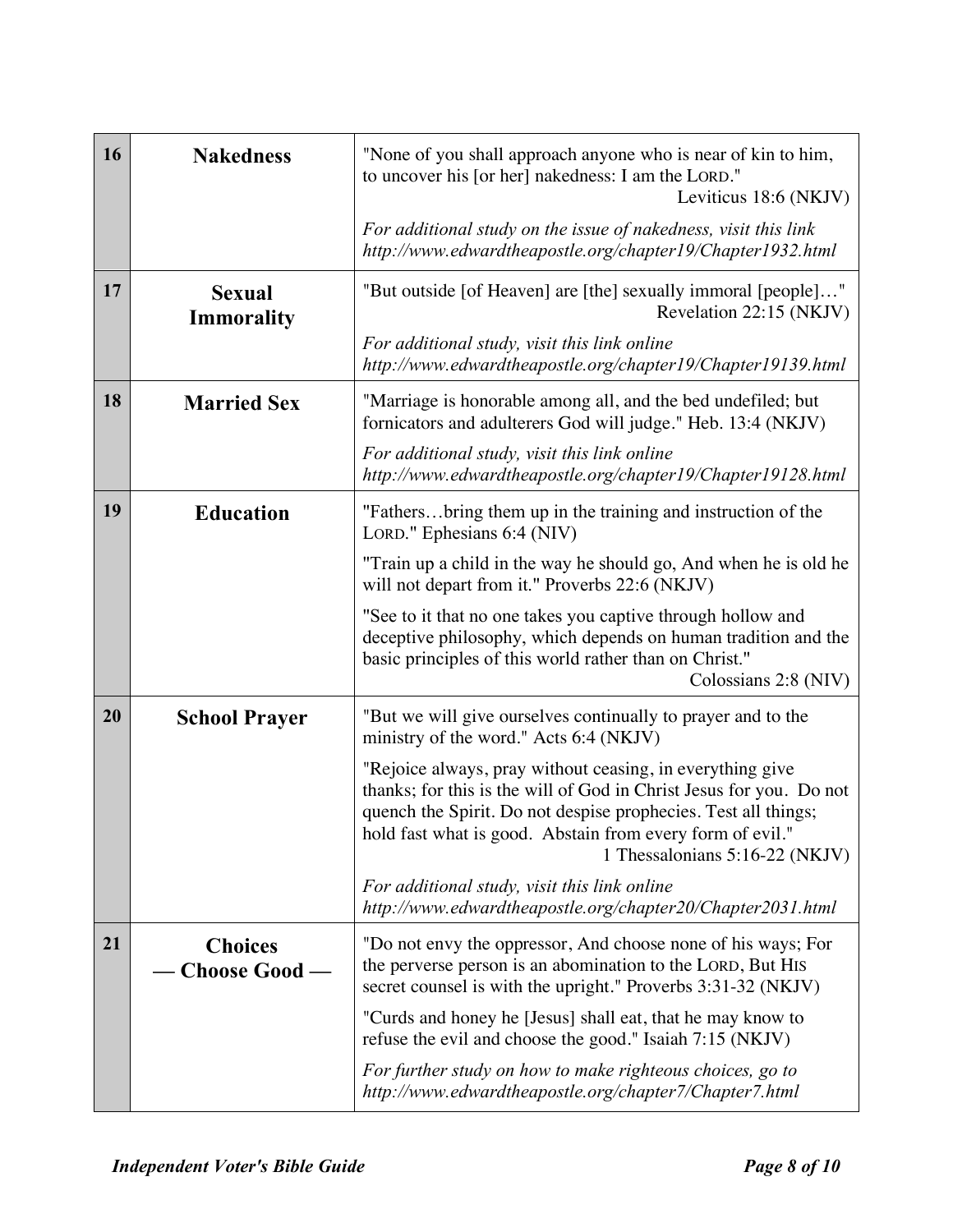| 22 | Lying                                                | "These six things the LORD hates, Yes, seven are an<br>abomination to HIM: A proud look, A lying tongue, Hands that<br>shed innocent blood, A heart that devises wicked plans, Feet that<br>are swift in running to evil, A false witness who speaks lies, And<br>one who sows discord among brethren." Prov. 6:16-19 (NKJV) |
|----|------------------------------------------------------|------------------------------------------------------------------------------------------------------------------------------------------------------------------------------------------------------------------------------------------------------------------------------------------------------------------------------|
|    |                                                      | "But outside are dogs and sorcerers and sexually immoral and<br>murderers and idolaters, and whoever loves and practices a lie."<br>Revelation 22:15 (NKJV)                                                                                                                                                                  |
|    |                                                      | For additional study on the issue of lying, visit this link online<br>http://www.edwardtheapostle.org/chapter20/Chapter2058.html                                                                                                                                                                                             |
| 23 | <b>Hate</b>                                          | "There is a time to hate!" Ecclesiastes 3:8 NRSV                                                                                                                                                                                                                                                                             |
|    |                                                      | "The LORD loves those who hate evil." Psalm 97:10 NRSV                                                                                                                                                                                                                                                                       |
|    |                                                      | "Hate intensely what God abhors." Sirach 17:26 NRSV                                                                                                                                                                                                                                                                          |
|    |                                                      | "Do I not hate them, O LORD, who hate YOU? And do I not<br>loathe those who rise up against You? I hate them with perfect<br>hatred; I count them as my enemies." Psalm 139:21-22 (NKJV)                                                                                                                                     |
|    |                                                      | For additional study on what to hate, visit this link online<br>http://www.edwardtheapostle.org/chapter18/Chapter1866.html                                                                                                                                                                                                   |
| 24 | <b>Self Defense</b>                                  | "Like a muddied spring or a polluted well is a righteous man<br>who gives way to the wicked." Proverbs 25:26 (NIV)                                                                                                                                                                                                           |
|    |                                                      | "After I looked things over, I stood up and said to the nobles, the<br>officials and the rest of the people, 'Don't be afraid of them.<br>Remember the LORD, who is great and awesome, and fight for<br>your brothers, your sons and your daughters, your wives and<br>your homes.' " Nehemiah 4:14 (NIV)                    |
|    |                                                      | "If anyone does not provide for his relatives, and especially for<br>his immediate family, he has denied the faith and is worse than<br>an unbeliever." 1 Timothy 5:8 (NIV)                                                                                                                                                  |
| 25 | <b>Controlling Sin</b><br><b>Self-Responsibility</b> | "So the LORD said to Cain, "Why are you angry? And why has<br>your countenance fallen? If you do well, will you not be<br>accepted? And if you do not do well, sin lies at the door. And its<br>desire is for you, but you should rule over it." Gen 4:6-7 (NKJV)                                                            |
|    |                                                      | "No temptation has overtaken you except such as is common to<br>man; but God is faithful, who will not allow you to be tempted<br>beyond what you are able, but with the temptation will also<br>make the way of escape, that you may be able to bear it. "<br>1 Corinthians 10:13 (NKJV)                                    |
|    |                                                      | For additional study on why you are to control your sin, visit<br>http://www.edwardtheapostle.org/chapter19/Chapter19.html                                                                                                                                                                                                   |